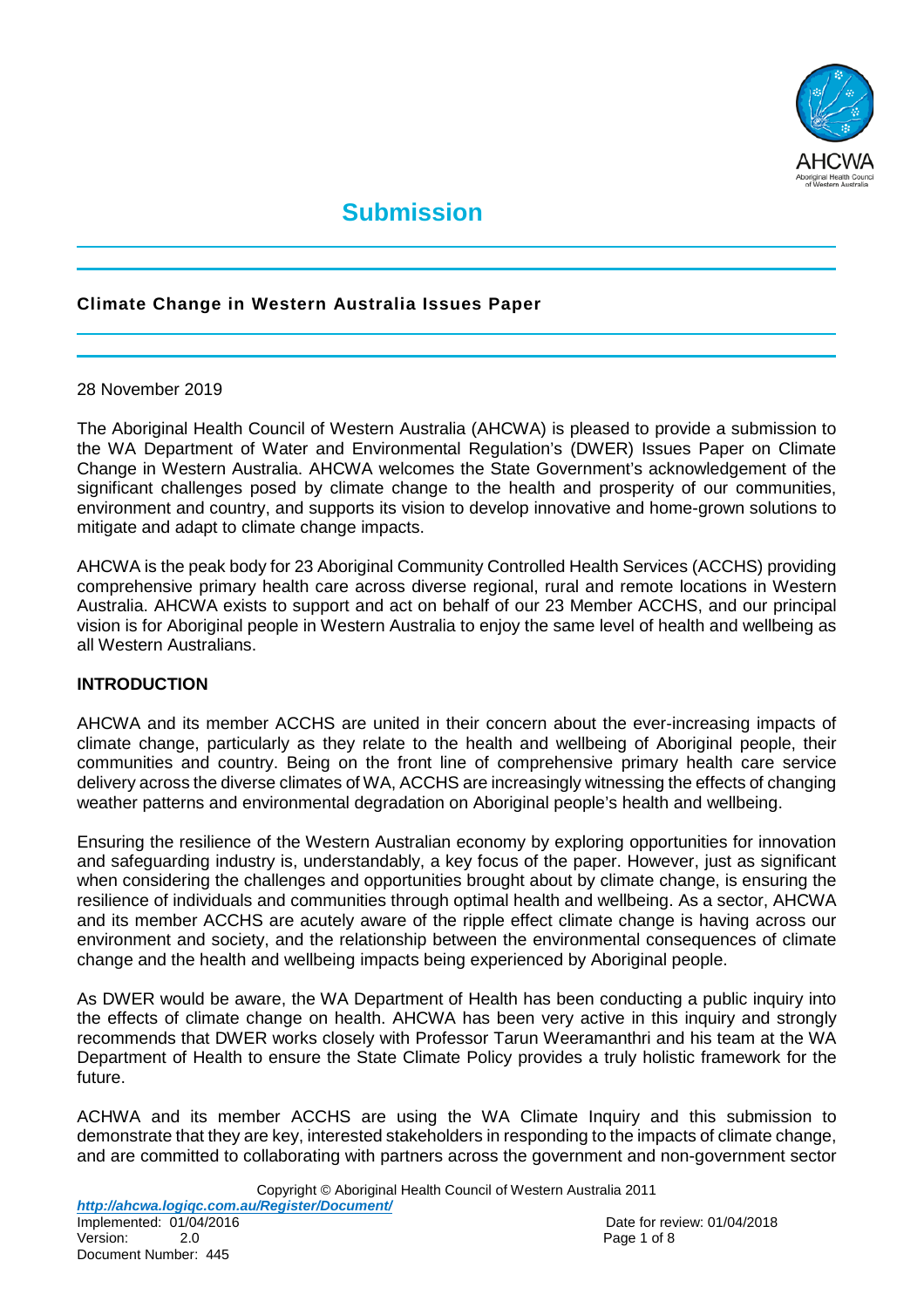

to identify issues, and develop solutions. Importantly, as traditional owners and custodians of the land and environment being effected by climate change, Aboriginal people and their communities must share the lead in this important work.

The primary focus of this submission is to demonstrate the impacts of climate change on the health and wellbeing of Aboriginal people and the ACCHS sector, and to share recommendations for future action. It will describe the current experience of ACCHS and Aboriginal communities in relation to: Safe and Healthy Communities; Biodiversity and Water Security; and, Infrastructure and Innovation. In response to the broad questions raised by the Issues Paper, AHCWA includes its recommendations from its submission to the WA Climate Health Inquiry.

#### **A note on the Issues Paper:**

- A key omission from the Issues Paper is any acknowledgment of the impacts of climate change on Aboriginal people and their communities in particular. Not only does this demonstrate a lack of awareness about the disproportionate impacts of climate change on Aboriginal people, but also neglects the expertise and knowledge that Aboriginal people can bring to developing solutions to climate change challenges.
- There is also insufficient recognition in the paper of the diverse challenges and opportunities brought by climate change for regional and remote areas of the state. The experience of people living in the Kimberley or South West are completely different to each other, and to the experiences of people living in the Perth metropolitan area. Climate solutions must be cognisant of the different people, cultures, languages, climates, skills and resources across the state; the climate response cannot be a one-size-fits all approach.

## **SAFE AND HEALTHY COMMUNITIES**

As already noted, climate change is already having far reaching direct impacts on health and wellbeing. It is exacerbating existing health problems for Aboriginal people and their communities, resulting in an increase in their burden of disease, negative outcomes for their social and emotional wellbeing, reduced food and water security, and degradation of their homes, land, country and culture.

WA ACCHS bear witness to these impacts on Aboriginal people and their communities on a daily basis, and their Model of Care for providing primary health care is guiding their response. For Aboriginal people, health and wellbeing is holistic and defined by their connection to family, community, culture, language, country, physical wellbeing, spiritual wellbeing, and emotional wellbeing. The ACCHS Model of Care necessarily locates the person at the centre of these interconnected elements, and each one is considered when delivering health care and support.

As each element of Aboriginal health and wellbeing is connected, disturbance in any area is likely to impact the Aboriginal person and their community as a whole. This is what is occurring in Aboriginal communities as the impacts of climate change continue to increase. For example, when land erosion results in communities being displaced and having to move off country, it is highly likely that the social and emotional wellbeing of each individual Aboriginal person and the community will be negatively affected.

The WA Government must consider the interconnectedness of the environment and health, particularly as it impacts Aboriginal people, when developing its State Climate Policy.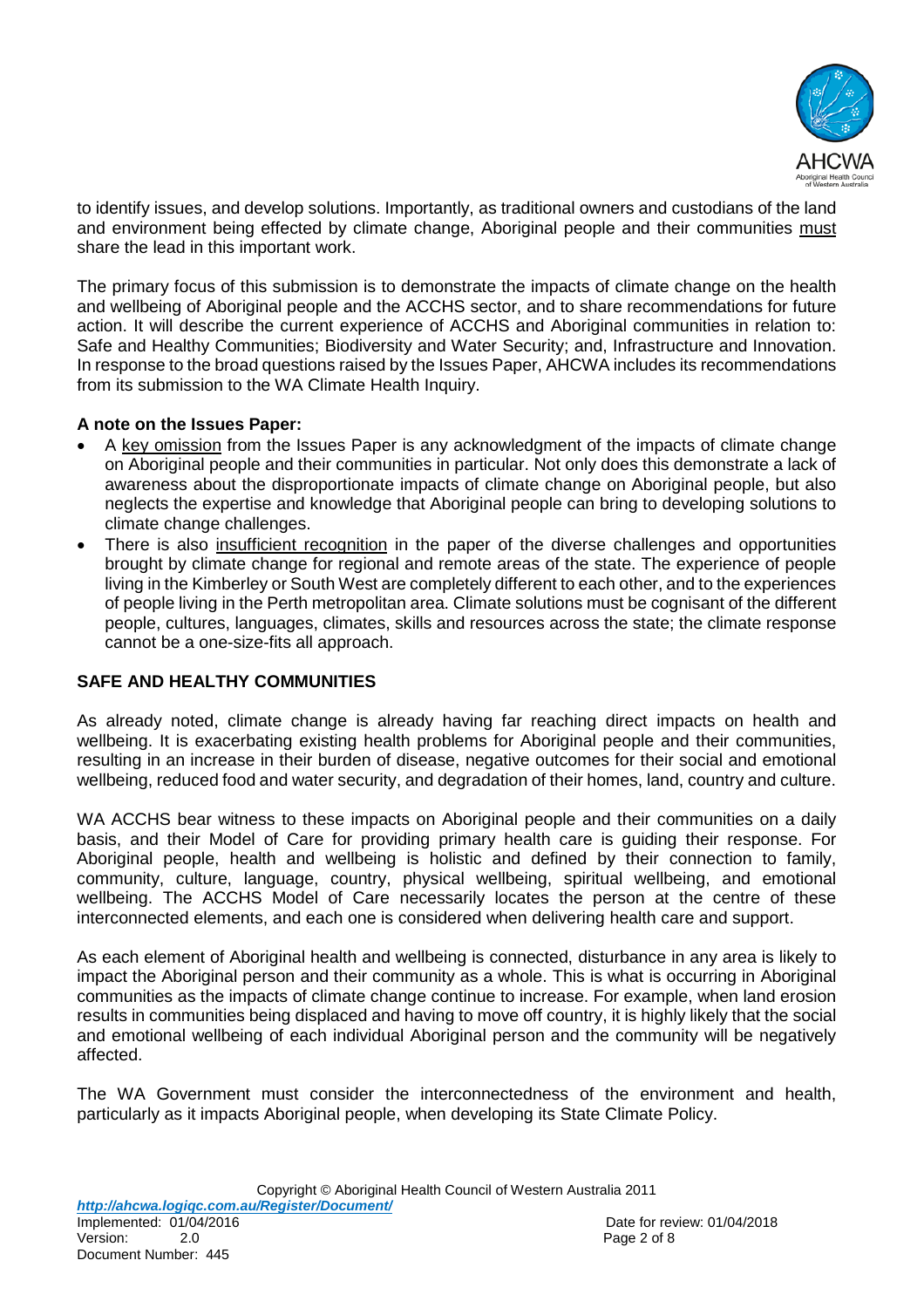

To support safe and healthy communities, and the health and wellbeing of Aboriginal people as they experience climate change, current actions being taken by ACCHSs include:

#### Preparing for and responding to extreme weather events;

- ACCHS work with other local services when confronted with storms, cyclones, flooding, bushfires and drought. They consult community on layout plans, speak with local experts, including Aboriginal Rangers, to understand risks and opportunities, and consider the location of flood plains and water sources.
- In the Fitzroy Valley, Nindillingarri Cultural Health Service (NCHS) has contingency plans to manage flooding in the wet season. Alongside other community organisations and government agencies, NCHS works with community members to ensure they have stocked food and water supplies, and medicines. Elderly people and other vulnerable people are brought into town to avoid being cut-off from services, and disaster responses are planned in advance.

Additional note: ACCHS have become increasingly concerned about the impacts of extreme weather events on the homeless community, which is forcing them to move from parklands into business districts for better protection. This is resulting in greater police and social interventions with homeless people, particularly in the Perth metropolitan area, and AHCWA identifies this as a key area for consideration of the WA Government in developing its State Climate Policy.

#### Adapting to extreme heat

- ACCHS located in the hottest areas of WA, including the Goldfields, Gascoyne, Central Desert Region, Pilbara and Kimberley, face extreme challenges for ensuring the health and wellbeing of Aboriginal people, their communities, and staff.
- Air-conditioning units are essential in these areas but come at a huge cost to ACCHS. They require significant power to run, they need ongoing maintenance, and have only a limited life-span due to overuse. The build-up of red-dust, made worse by wind, is a key issue for their lack of durability.
- To ensure staff remain safe and healthy in the course of their duties under extreme heat conditions, ACCHS ensure that staff have access to essential items to ensure their health and wellbeing. When doing outreach to remote clinics, staff travel with kits equipped with sufficient drinking water, dissolvable electrolyte tablets, cooling sticks and a satellite phone in case of emergencies.

#### Responding to the social and emotional wellbeing of community members and staff

In alignment with their Model of Care, many ACCHS provide social and emotional wellbeing programs in communities. These programs can be engaged to support community members affected by the health impacts of climate change, and staff (who are often community members themselves) experiencing stress and burnout as a result of increased demand for services.

Having an understanding of the interconnectedness of determinants of wellbeing for Aboriginal people and their communities, as illustrated by the Model of Care, places ACCHS in a unique position to lead climate adaptation and mitigation initiatives. ACCHS know what works, and why, and must be deeply engaged in developing any strategies and programs to address climate change in WA.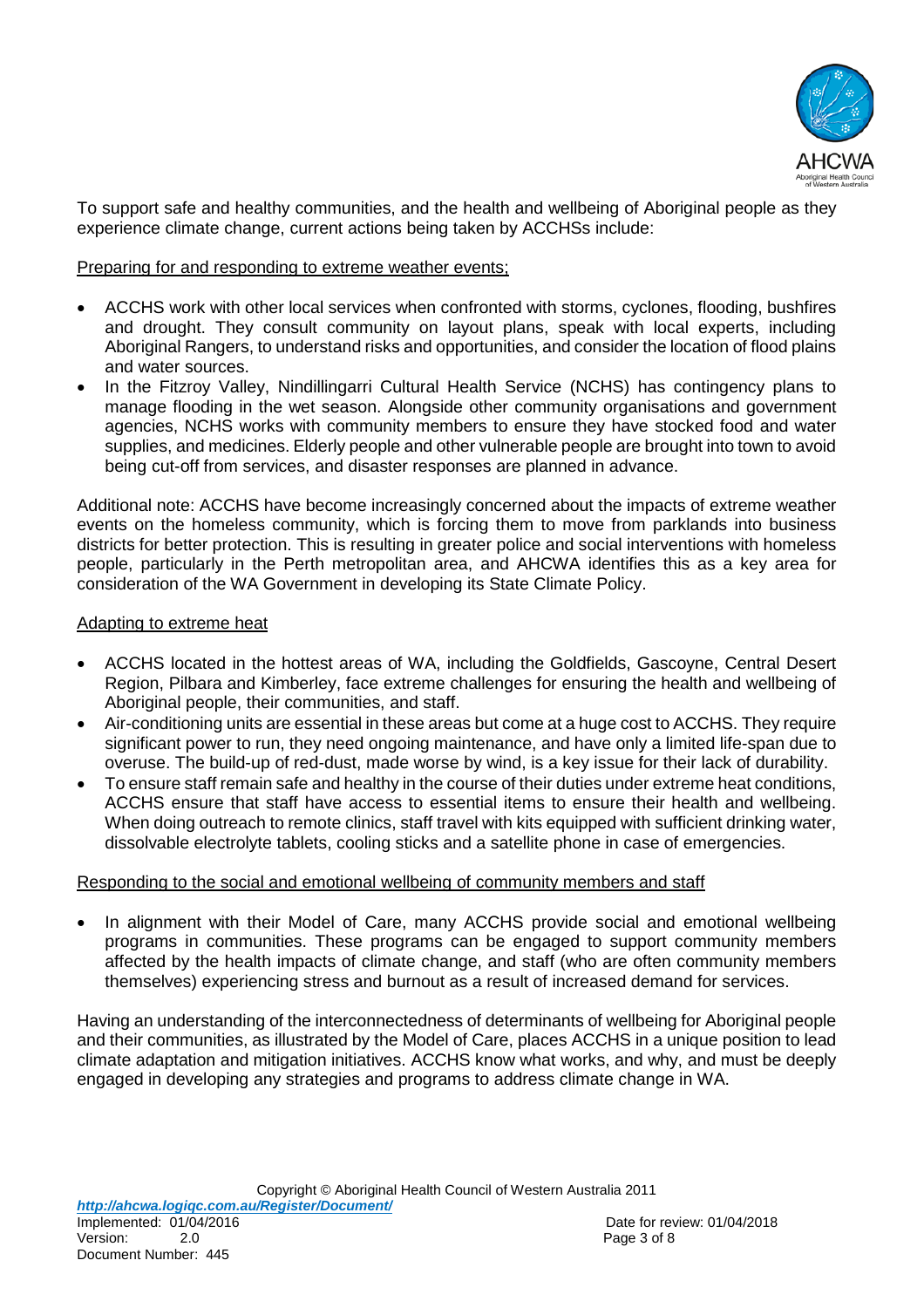

## **BIODIVERSITY AND WATER SECURITY**

#### **Biodiversity**

As described by the Issues Paper, the consequences of climate change, including prolonged droughts and floods, rising sea levels, and increasing water temperatures, cause significant damage to the biodiversity of the natural environment, and threaten the survival of many animal and plant species.

The destruction of native plants and the habitats of wildlife, impacts the food security of many Aboriginal people and their communities. Bush food, or 'bush tucker', forms a large part of their diets, with many Aboriginal people using the land as their primary food source. Loss of these natural food sources creates a dependence on non-traditional foods which have a higher fat and sugar content which can increase the risk of chronic diseases such as Diabetes.

Bush medicine plays an important role in the holistic approach to health for Aboriginal people (Australian Indigenous Health InfoNet n.d.). Herbs and other plants from the natural environment with significant healing and protection properties, are used in traditional healing practices which have been sustained for thousands of years (Australian Geographic 2017). The loss of these plants through climate change has irreversible impacts on traditional cultural practices.

Traditional hunting and gathering has remained an important part of the Aboriginal way of life, and has significant cultural importance. Changes to the environment as a result of climate change can prevent these traditional practices from taking place which can lead to significant health problems, including social and emotional wellbeing issues associated with the loss of these cultural practices.

#### Water Security

Severe droughts and floods can cause water supplies to become contaminated compounding water security challenges already experienced by many Aboriginal people and communities in WA. In the dry Western Desert region of WA, studies are showing increased concentrations of nitrates and uranium in drinking water supplied to Aboriginal communities (Rajapakse et al 2019). In the Kimberley, water from shallow aquifers are prone to experience salinity when water levels are low.

Conversely, water contamination in wet seasons or regions of WA may occur as a result of flooding restricting access to clean drinking water and wastewater services (Government of Western Australia 2019).

To protect the unique biodiversity of this state, and ensure water security for its citizens, AHCWA and its Member ACCHS strongly recommend that Aboriginal Elders and their communities are consulted, that their expertise is valued, and their voices heard. They have the practical knowledge and generations of experience in land and waterway management. The WA State Climate Policy must engage genuinely with Aboriginal people to ensure appropriate climate solutions are developed.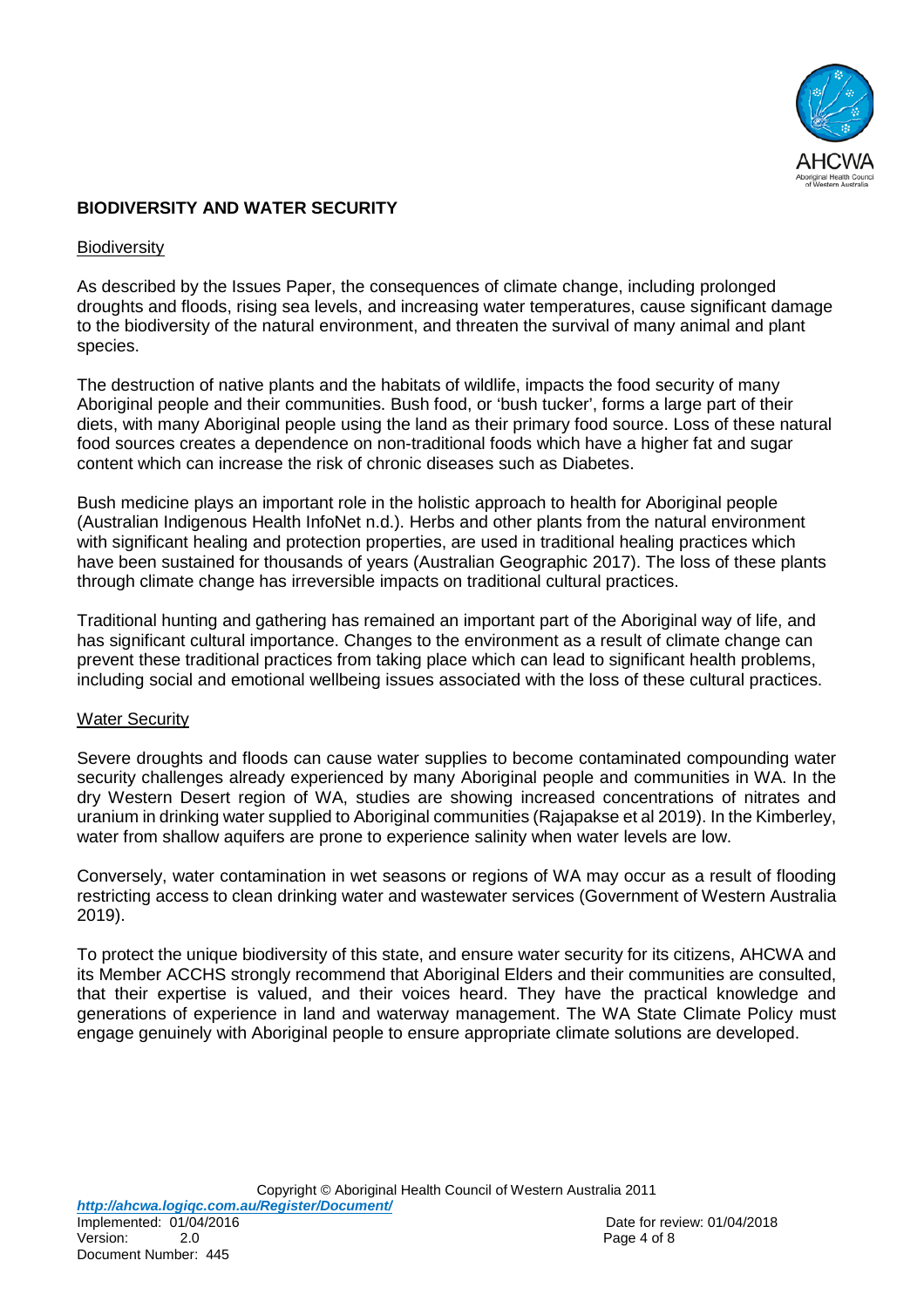

#### **INFRASTRUCTURE AND INNOVATION**

#### Infrastructure

Climate change is causing significant infrastructure issues for ACCHS delivering services for Aboriginal people in different parts of the state. For example, unreliable power resulting from storms, flooding and extreme heat, has the potential to impact the cold chain supply of vaccines and other medicines to remote ACCHS clinics.

Extreme weather events, including rainfall and flooding, can cause many unsealed roads in regional and remote Western Australia to become inaccessible. Providing patient transport via air can be very costly and can also be limited when airstrips are inaccessible. This is of particular concern when communities become isolated by flooding or patients require urgent medical evacuation.

Housing and other community infrastructure can be significantly damaged by climatic events including flooding, humidity and heatwaves. Insufficient infrastructure and ventilation can increase the build-up of indoor pollution and mould, which can cause respiratory problems and the risk of disease to increase. The impacts of these climatic events on housing infrastructure can also limit the ability of Aboriginal clients to safely store medication within their homes.

Due to these harsh conditions, the need for maintenance can be unrelenting. However, maintenance services are often not readily available meaning there are often long delays for essential works to be completed, and for the transportation of equipment and parts into the community.

#### Innovation

ACCHS are consistently problem solving ways to improve efficiency in the way they deliver primary health care, and are increasingly exploring sustainable options for service delivery and infrastructure. In adapting to climate change, AHCWA and ACCHS are considering ways they could be doing things differently.

Puntukurnu Aboriginal Medical Service (PAMS) in the Pilbara, and Spinifex Health Services in the Goldfields, have traditionally relied on diesel generators to power their remote clinics. Not only is this poor for the environment but is also very costly. Each service has embarked on projects to harness the natural energy of the sun through the acquisition of solar panels.

ACCHS are also venturing into sustainable infrastructure, in part to improve their environmental footprint, but also to manage the harsh conditions under which many of them operate. A new sustainable clinic is currently being built at PAMS in Newman, which is an innovative new venture for the ACCHS sector. Sustainability, and the smart use of new technology, is also a focus for a new health hub at the South West Aboriginal Medical Service located in Bunbury.

Another key innovative initiative for the ACCHS sector is the Mappa project being delivered by AHCWA. Using the data of health services across Western Australia, an online tool is being developed that will enable people to be aware of, and access, health services as close to home and family as possible. Not only is it expected that Mappa will lead to improved health outcomes for Aboriginal people, but also that there will be environmental benefits as people will be travelling less by car and aeroplane to attend medical appointments.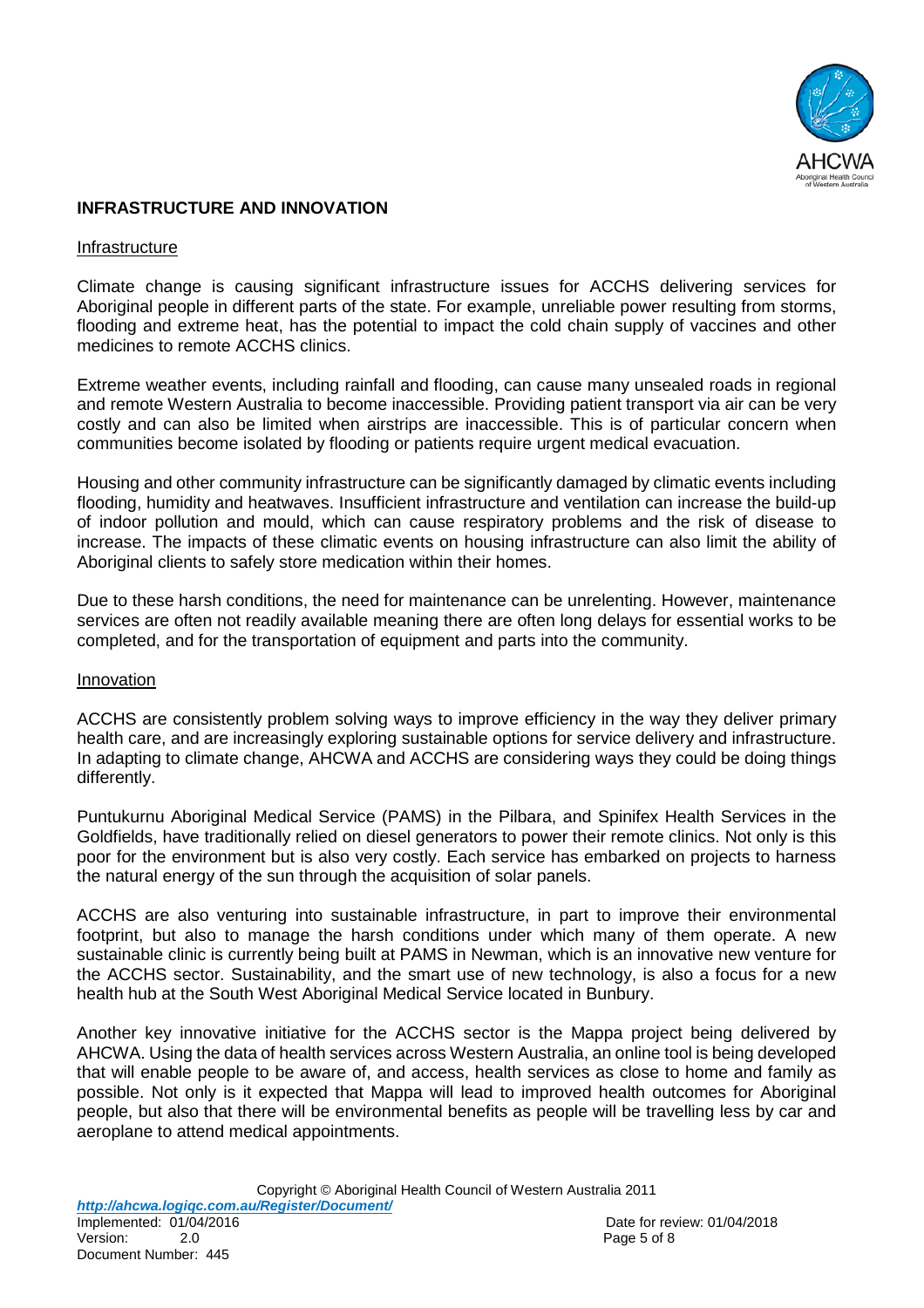

## **RECOMMENDATIONS**

AHCWA understands that the questions posed throughout the Issues Paper are intended to stimulate discussion and innovative ideas in response to climate change. However, AHCWA is concerned that the questions are limited in considering how government agencies, private industry and nongovernment organisations can work together, and importantly with the ACCHS sector, to address the impacts that climate change is having on the health and wellbeing of Aboriginal people.

AHCWA has, therefore, not attempted to answer the questions as stated and, instead, offers recommendations for how Aboriginal people and the ACCHS sector can be better engaged to determine solutions for the health and wellbeing impacts of climate change.

AHCWA strongly suggests that DWER considers these recommendations as it drafts the WA State Climate Policy:

• Consult and listen to the Aboriginal community;

Aboriginal people, their communities and ACCHS are innovative and resilient. They have generations of traditional knowledge and expertise in managing and living on the land. Engagement with Aboriginal people, their communities and ACCHS must be genuine, and it is essential that, in any climate change response discussion, Aboriginal sovereignty and relationship with country is respected, protected and promoted.

• Genuine partnerships with Aboriginal communities;

ACCHS must co-lead, co-design, co-produce and co-evaluate climate change response initiatives. The position of the Department of Health's Sustainable Health Review (2019, p.4) that 'partnerships must be based on shared objectives and a common purpose, new levels of trust and respect, and formal sharing of risks and benefits', is strongly supported by AHCWA and its member ACCHS.

• A coordinated approach;

ACCHS are a key stakeholder and provider of primary health care services in the broader health community of WA; a community which needs to work together to respond to the health impacts of climate change. ACCHS welcome the opportunity to be part of a co-ordinated cross agency, crossgovernment, cross-community approach and strongly recommend that DWER works closely with the Department of Health to learn from its Climate Health Inquiry.

- Increase climate change awareness; Education and awareness raising for Aboriginal people about the health impacts of climate change is a first step in gaining support for adaptation and mitigation initiatives in communities. Information needs to be culturally secure, and available in languages that different communities understand.
- Build capacity: Support healthy and resilient communities;

A commitment to building the capacity of ACCHS is required. This not only includes increased, more secure funding, but also a review of the available workforce to determine strengths and potential opportunities. Aboriginal Health Workers, Aboriginal Health Practitioners, and Environmental Health Workers are experts in their fields, and options to enhance their impact and drive their potential in responding to climate change must be explored.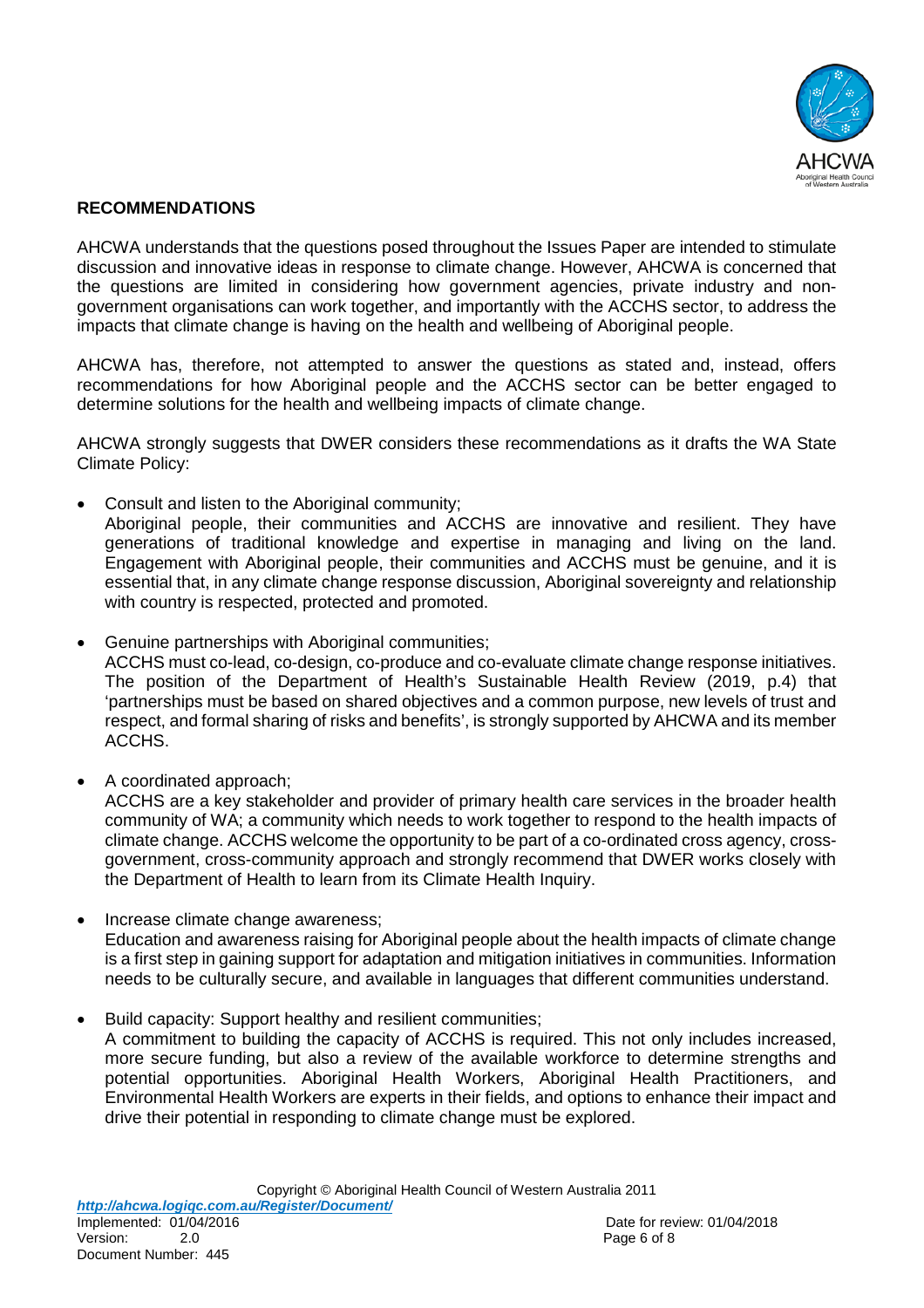

## • Invest in innovation;

New approaches to adapting to and mitigating the health impacts of climate change require innovation and investment. ACCHS consistently deliver innovative and flexible primary health care services for Aboriginal people but current investment and security of funding is inadequate. Too often, commissioning bodies provide funding for programs for which a lot of additional unfunded work is required. The economic burden for ACCHS responding to the health impacts of climate change must be recognised and appropriate funding be made available.

Explore opportunities for Environmental Health;

Aboriginal people and communities living remotely are much more vulnerable to Environmental Health factors than people living in other areas of WA. This is often due to lack of housing, overcrowding, poor access to and cost of maintenance, limited access to clean water, and inadequate sewerage facilities. Environmental Health Workers in the ACCHS sector are experts in managing these kinds of health risks in conjunction with Aboriginal communities. They provide support and deliver services to improve infrastructure, waste management and sustainability. Environmental Health Workers have the potential to add significant value and expertise in responding to the health impacts of climate change.

Sustain the effort:

While the threat of climate change is real, and the opportunities to adapt to and mitigate its impacts are evident, a genuine, collaborative and coordinated response to this challenge must be sustainable over time. This involves committed partnerships across agencies and sectors, ongoing and secure investment in climate health initiatives, and ingenuity in workforce development and management.